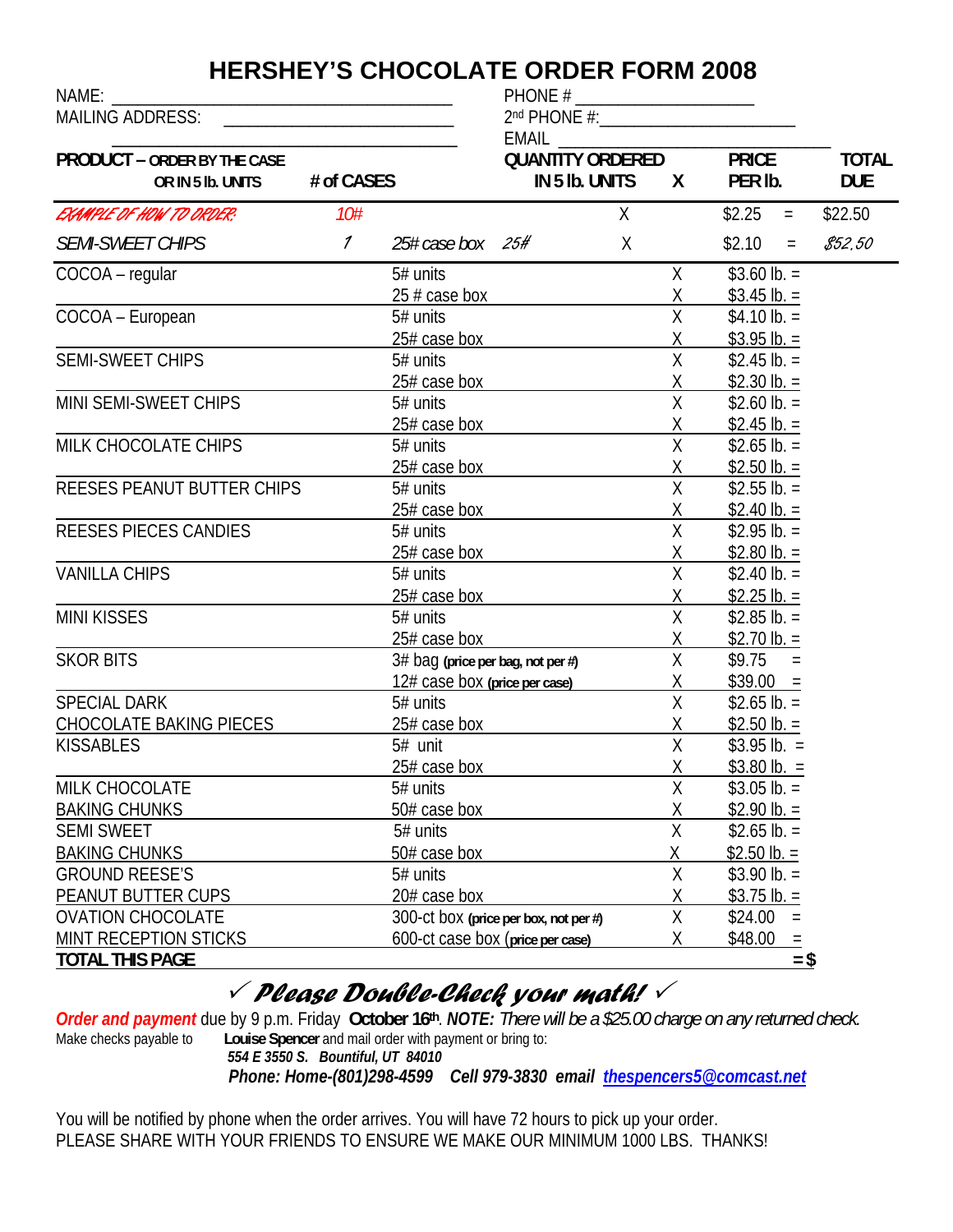## **Hershey 2009 !**

#### **PRODUCT INFORMATION**

The COCOA is the same Hershey cocoa sold in the brown Hershey tins in grocery stores. It is available to us in 25 lb. boxes, packed loose in a heavy plastic liner. You can remind people that cocoa will keep almost indefinitely if it is stored properly. A tightly sealed glass or heavy plastic container in a place with cool to moderate temperatures is the best. It makes a great addition to your food storage program.

The EUROPEAN COCOA is dutch processed cocoa. It has more concentrated flavor than the regular cocoa. In baking, you can use less dutch cocoa than regular cocoa. It comes in a 25 lb. box.

The SEMI-SWEET CHIPS, MILK CHOCOLATE CHIPS, and REESES PEANUT BUTTER CHIPS are identical to those available in grocery stores. When you make price comparisons for customer, be sure to show them that the store price for semi-sweet chips is for an 11.5 oz. package, whereas our price is for a full 16 oz.! All chips come to us in 25 lb. boxes. All three come in the standard "chip size" available at the grocery store. The semi-sweet chips also come in a "mini" size.

The REESES PIECES are the same yummy peanut butter candies you find in the candy bar section at the grocery store. Many bakeries buy them for cookies. They also come in a 25 lb. box.

The VANILLA MILK CHIPS are the same size as a standard semi-sweet chip. They are a white chip made with vanilla and cocoa butter for a smooth; rich taste and are popular in the gourmet cookies with coconut and/or macadamia nuts. They are available in 25 lb. boxes.

The MINI KISSES are identical to the famous foil-wrapped Hershey Kisses, although they are unwrapped and slightly smaller. They are about 2 times the size of regular chocolate chips and are often used by professional bakers (like Mrs. Fields' Cookies) in gourmet chocolate chip cookies. They are considerably cheaper than the regular size kisses but have that same rich chocolate taste. Mini Kisses come loose in 25 lb. boxes.